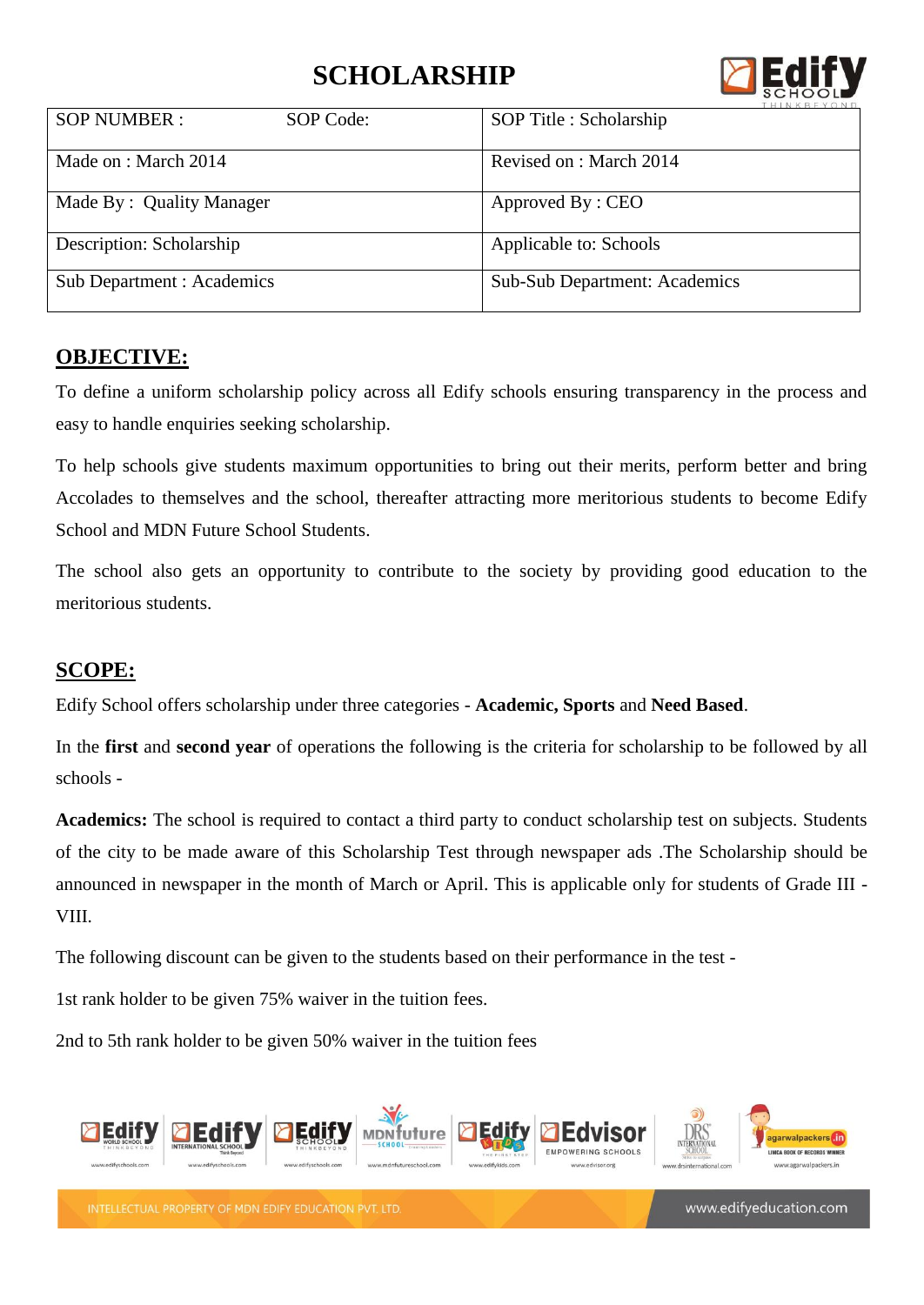## **SCHOLARSHIP**



6th to 10th rank holder to be given 25% waiver in the tuition fees

**The scholarship should also be made applicable to the regular students of the school, whose annual academic average is 90% or A Grade. (This will motivate parents of the students and also the students themselves to improve their studies ultimately contributing to the school's overall performance).**

**Sports:** Criteria for scholarship under sports category is mentioned below.

**Need Based:** As per RTE rules advised by the State Board.

In the **third year** of operations the following is the criteria for scholarship to be followed by all schools -

#### **Academics:**

Students achieving 10 CGPA in Grade X will get 75% waiver in tuition fee while seeking admission in grade XI

Students achieving 9.5-9.9 CGPA in Grade X will get 50% waiver in tuition fee while seeking admission in Grade XI

Students achieving 9.0-9.4 CGPA in Grade X will get 25% waiver in tuition fee while seeking admission in Grade XI

**The scholarship should also be made applicable to the regular students of the school, whose annual academic average is 90% or A Grade. (This will motivate parents of the students and also the students themselves to improve their studies ultimately contributing to the school's overall performance).**

**Sports:** Criteria for scholarship under sports category is mentioned below.

**Need Based:** As per RTE rules advised by the State Board.

#### **ELIGIBILITY CRITIRIA FOR SCHOLARSHIP UNDER SPORTS CATEGORY:**

| SI <sub>No</sub> | <b>Level</b>                          | <b>Position</b> | <b>Concession / Award</b>     |
|------------------|---------------------------------------|-----------------|-------------------------------|
|                  | <b>National Level</b><br>Championship | -st<br>Gold     | 100% Exemption of tuition fee |
|                  | <b>National Level</b><br>Championship | $2nd$ Silver    | 50 % Exemption of tuition fee |